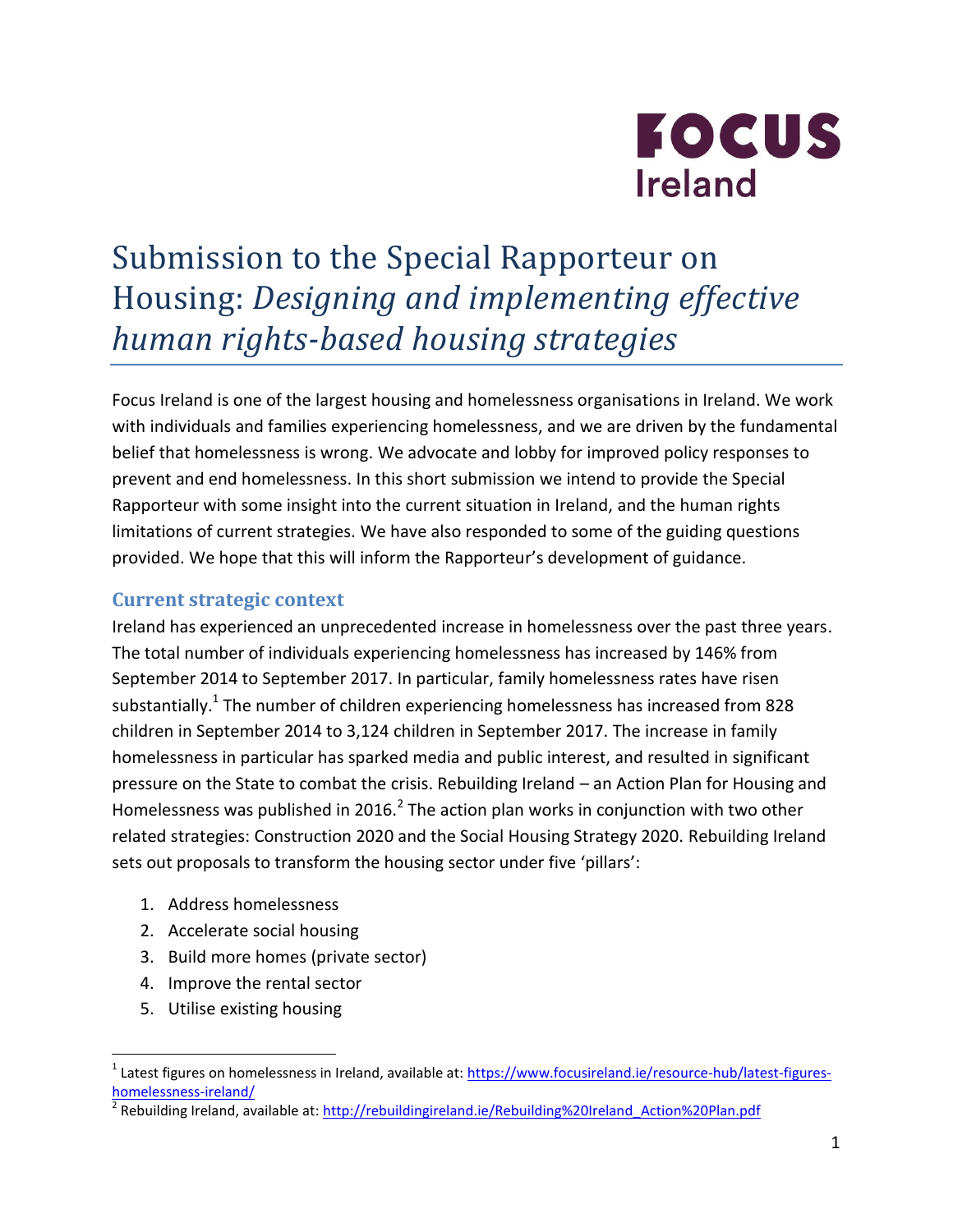One of the main aims of the plan is to ramp up the delivery of housing from its current undersupply. The action plan sets targets to double the annual level of residential construction to 25,000 homes and deliver 47,000 units of social housing in the period to 2021. The plan also aims to make use of the existing housing stock and lay the foundations for a more vibrant and responsive private rented sector.

However, most of the ambitious targets for new social housing are loaded in the final years of the strategy. It has proven difficult to monitor the delivery of targets due to contested data on house building.

## **Housing Rights**

 $\overline{a}$ 

In 2014, a citizens' Convention on the Constitution, established by the Government to advise it about a number of potential changes the Irish Constitution, considered the question of whether economic, social and cultural rights, specifically the right to housing, should be enshrined in the Constitution. In order to introduce a right to housing in Ireland constitutional change may be required, as the Irish courts have been very reluctant to impose socio-economic obligations on the State. Focus Ireland was amongst those who addressed the Convention on this issue. The Convention voted overwhelmingly in favour of the proposal.<sup>3</sup> The current Government committed to considering this recommendation in its programme for government. However, the Rebuilding Ireland action plan makes only a fleeting reference to housing as a 'basic human requirement' but does not otherwise discuss or mention human rights. The Government recently published plans for up to 7 constitutional referendums over next number of years. A referendum on the right to housing was not included, and has been referred back to a Parliamentary Committee for further consideration.

Other strategic areas of Irish public policy make reference to human rights, even without clear commitments. However, any such reference, even towards the progressive realisation of housing rights, has been largely absent from recent housing strategies.

## **Inclusion of homeless and other stakeholders in design and implementation of housing strategies**

There have been limited efforts to engage individuals directly experiencing homelessness in the development of recent strategies. However, one innovative event is important to record. In 2016, a special Oireachtas Committee on Housing and Homelessness asked Focus Ireland to set up a consultation with people who are homeless. The members of the Committee attended a meeting with over 40 people who were experiencing homelessness from a range of backgrounds. The outcome of this consultation is reflected in the final report from the

<sup>3</sup> https://www.constitution.ie/AttachmentDownload.ashx?mid=5333bbe7-a9b8-e311-a7ce-005056a32ee4